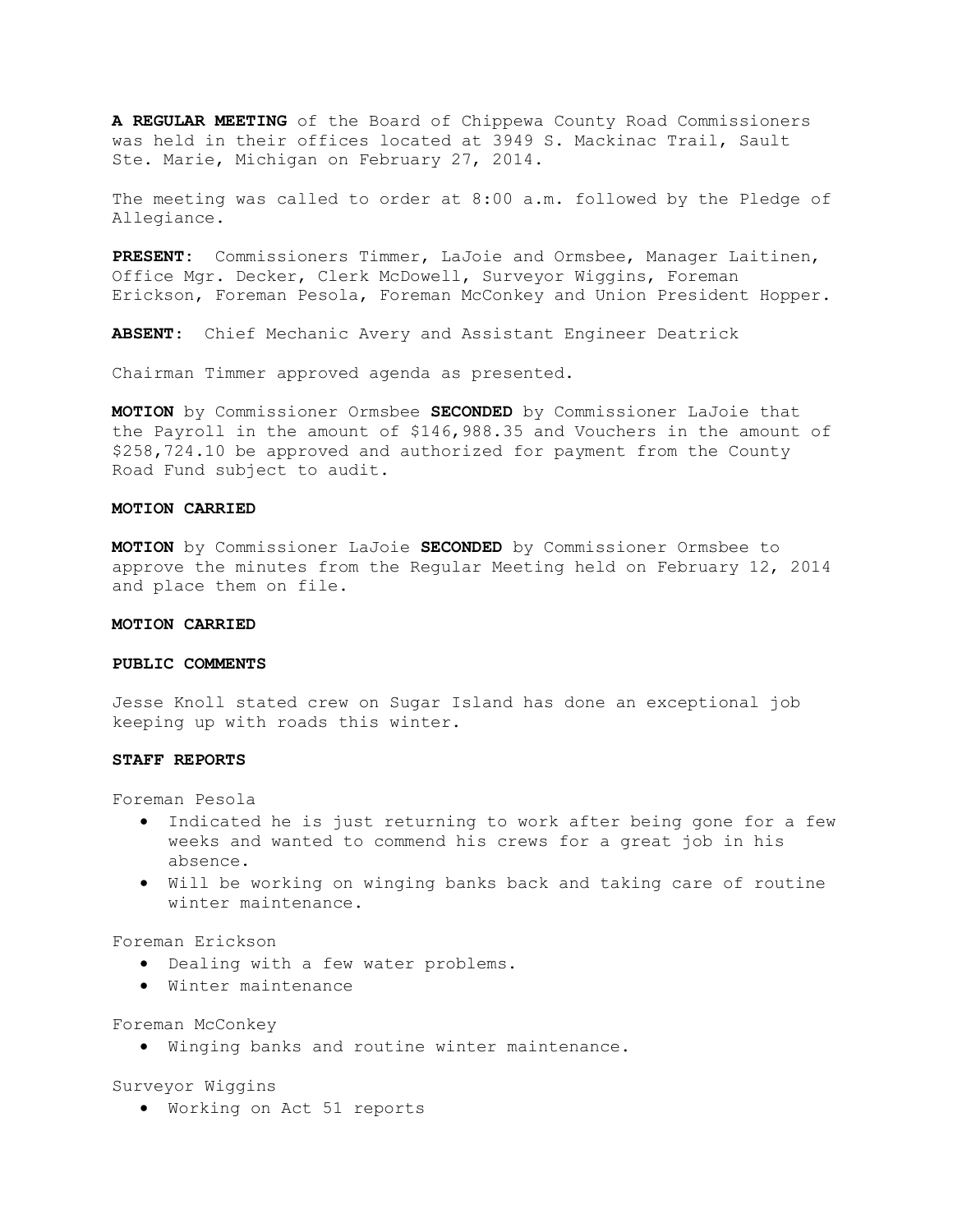Office Mgr. Decker

- · Our web site is published and online. It will cover audit compliance requirements for 2014.
- · Received rebate check from Cloverland Electric for the improvements performed last spring. It worked out to be around 18% of the total cost.
- · Stated he had included the financial statements for the end of the year in Board packets today for their review. In discussing year end numbers with the auditor they don't foresee any large adjustments.
- · Primary winter maintenance through the last payroll is at \$423,000 approximately 46% of budgeted amount and local winter maintenance is \$266,000 and is about 53% of the budgeted amount. We should stay within budgeted figures as long as winter doesn't extend to long.

Manager Laitinen indicated we did mirror last years winter costs reducing summer maintenance with hopes that if we came through winter ok then we could add things back in.

Manager Laitinen stated that Chief Mechanic Avery is in Pickford today working on their grader. Chief Mechanic Avery made a trip to Saginaw to check on the status of our truck and trailer. He indicated that the truck is about 70% complete and the trailer is done.

## **COUNTY COMMISSIONERS' COMMENTS**-None

#### **MANAGERS REPORT**

- · Have completed reviewing the URS Corp contract. All amendments have been included and the contract has been signed and sent to them.
- · Mayer house across the street has been advertized for bid with a bid opening set for March 26th.
- · MDOT has a standard set of plans for the construction of the new salt barn in Kinross. We have hired Gary Nitz, PE to help us with preparing the site plans, obtaining necessary permits and getting the bid package ready for an April or May letting.
- · New web site is up and running www.chippewacountyroads.org. A lot of information is available on this site. He thanked Office Manager Decker for all his hard work getting this site up.
- · Meeting later today with DEQ and Mackinac Environmental regarding UST (Under Ground Storage Tanks). DEQ has been granted some funding to help cleanup identified sites which have been left open. Potential sites which may qualify are Paradise garage, old garage site at Detour and also the Rudyard garage site.
- · While in Lansing next week, we have been invited to attend a coffee and discussion session at Senator Walker's office at 8:00 a.m. to 9:00 Wednesday, March 5th. State Representatives have been invited as well. Also have arranged a meeting with Dan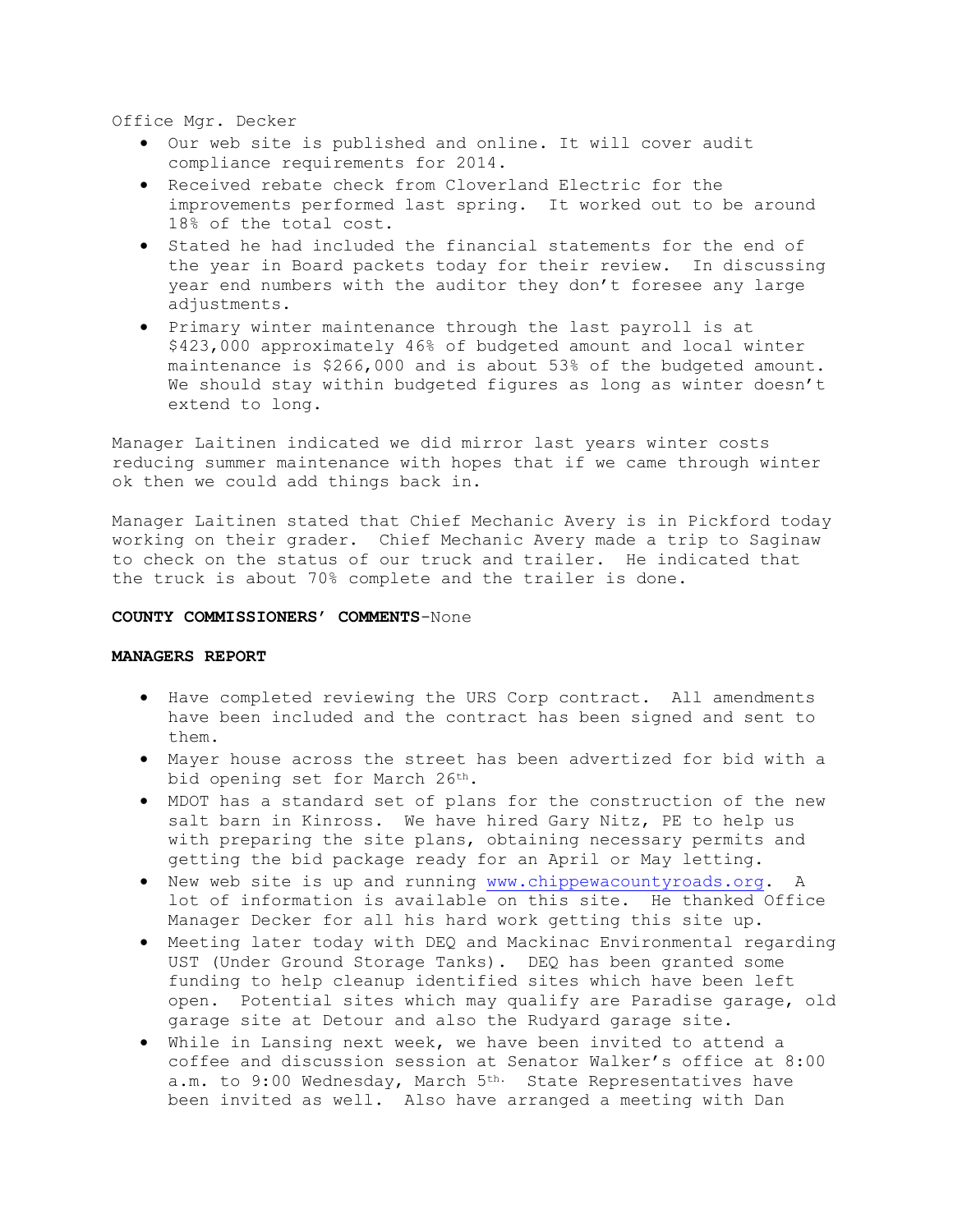Wyantt, DEQ Director and Bill Creal, Chief of the Water Resources Bureau on Tuesday from 4 to 5 p.m. Two people may attend.

- · Will be making presentation on March 10th at the Rotary lunch regarding Sugar Island storm and funding mechanism.
- · Looking at switching to FHWA method for frost law calculation. Would like to begin tracking and comparing side by side with our observations.

Manager Laitinen presented two printed sets of the Act 51 annual maps which are a complete listing of all roads under our control. He stated they are required to be signed by the Chairman and sent to MDOT. He indicated these maps are used for computing our MTF.

**MOTION** by Commissioner LaJoie **SECONDED** by Commissioner Ormsbee to authorize Chairman Timmer to sign annual Act 51 maps.

# **MOTION CARRIED**

Manager Laitinen stated he has been approached by an employee to purchase MERS Service time. He indicated MERS does allow this practice for an individual with approval of the governing body to purchase generic or military service time.

Manager Laitinen indicated in the past the purchase of service time has been allowed both generic and military. He explained the problem isn't in how it relates to retirement time for receiving a pension, but in receiving a health care benefit upon retirement. He stated as it currently stands an employee must have at least 10 years of service and be 60 years old or be 55 and have 25 years of service in order to receive health care benefits upon retirement.

Manager Laitinen stated he did contact our attorney Wendy at Michael Kluck's office and she indicated it's really up to the board, some counties allow the purchase of either, generic or military, some only military time. He stated that it's not an uncommon practice but Wendy did suggest that we set a policy on it. She also stated there is a form which the individual purchasing time needs to sign along with setting policy which the MERS Plan Document does require.

Manager Laitinen stated he knows in the past purchase of service time has been allowed both generic and military. He indicated we as an employer are not covering the cost of the purchase of service time.

Commissioner LaJoie indicted he feels that if we have offered it in the past then we should allow it now. If we want to change it for the future then we should make policy reflecting this.

Manager Laitinen indicated if we were to allow the purchasing of service time he suggested 1 year for every 10 years of employment.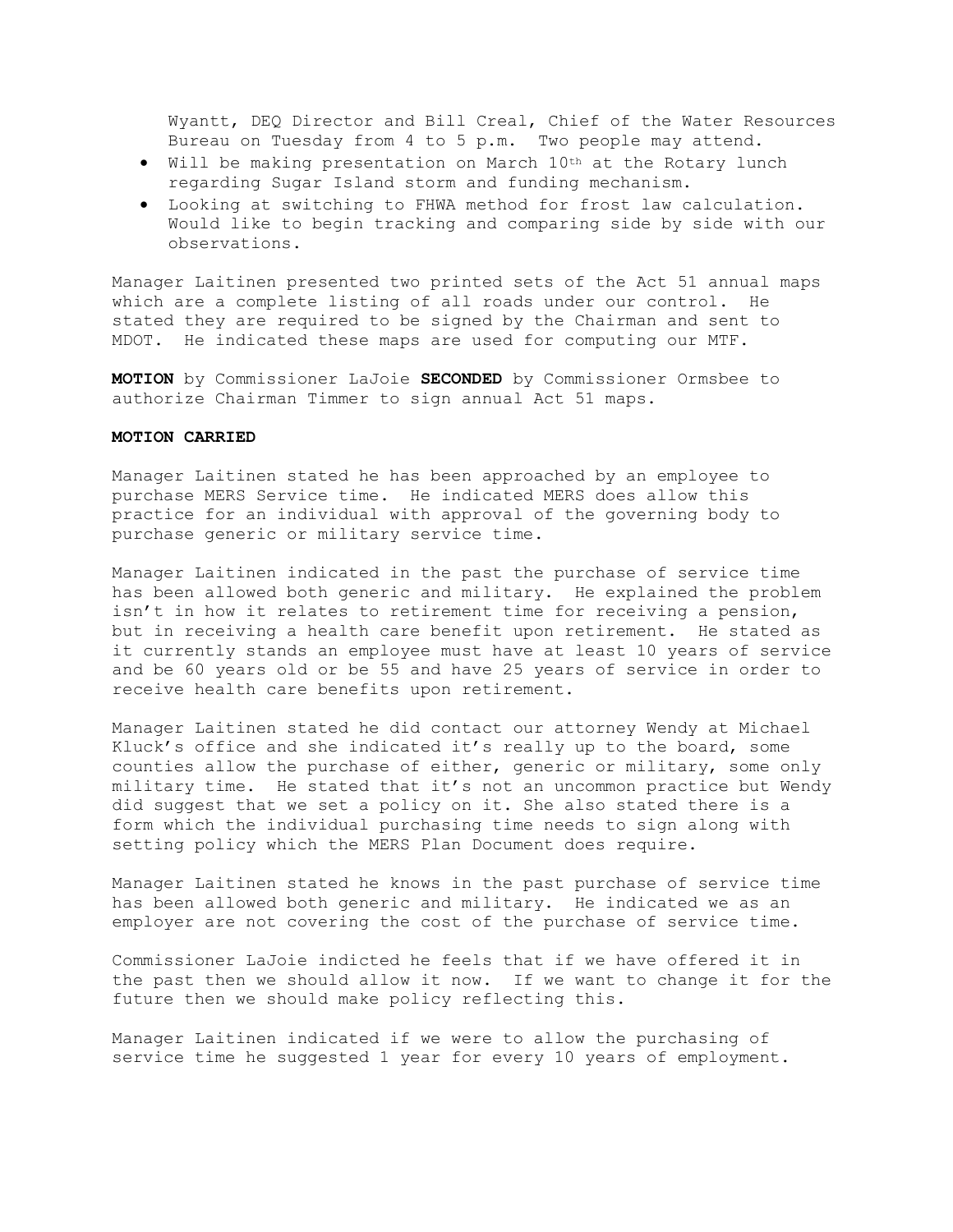Commissioner Timmer asked that staff research and get copies of other policies set by other road commissions. He indicated a two or three year range is fairly reasonable. Every case may be unique based upon various circumstances and we as an employer don't want to tie are hands. He stated that some employers have used this practice so as to reduce their workforce.

Perry indicated that MERS does allow the purchase of generic, military and other governmental time. He indicated other employees have purchased military and or generic time.

Manager Laitinen stated that yes the purchase of service time has been allowed in the past, but hasn't been used to retire early.

Perry indicated he did have an actuary performed by MERS and they allow a 60 day time frame for approval before another actuary is required.

Commissioner Ormsbee indicated he believes that MERS would be similar to that of the school system which allows the purchasing of up to 5 years.

Chairman Timmer stated we will do some further research and will draft policy to address it at our next meeting.

Manager Laitinen clarified that it was the consensus of the Board that we would move forward with a policy to allow the purchasing of service time through MERS.

Manager Laitinen opened discussions on health plan implementation upon employee retirement. He indicated even without the purchasing of service time there will be several employees eligible for retirement this year.

In all prior union contracts there was only one identified health care plan and now there are three plans. The base plan, option 1 and option 2. The practice has always been that the health care coverage an employee had in place upon retirement is the coverage that they would carry for the duration. In the union contract under Section 2 Health Insurance For Retired Employees hired before February 1, 2005 it states that the employer agrees to pay the full cost of health insurance for eligible retirees. With that sentence leaves the ambiguity of what coverage level would be covered at 100%. In discussions held with several employees looking at retirement this year, it is their expectation that whatever coverage level they have opted into at the time of retirement will be the benefit they retire with.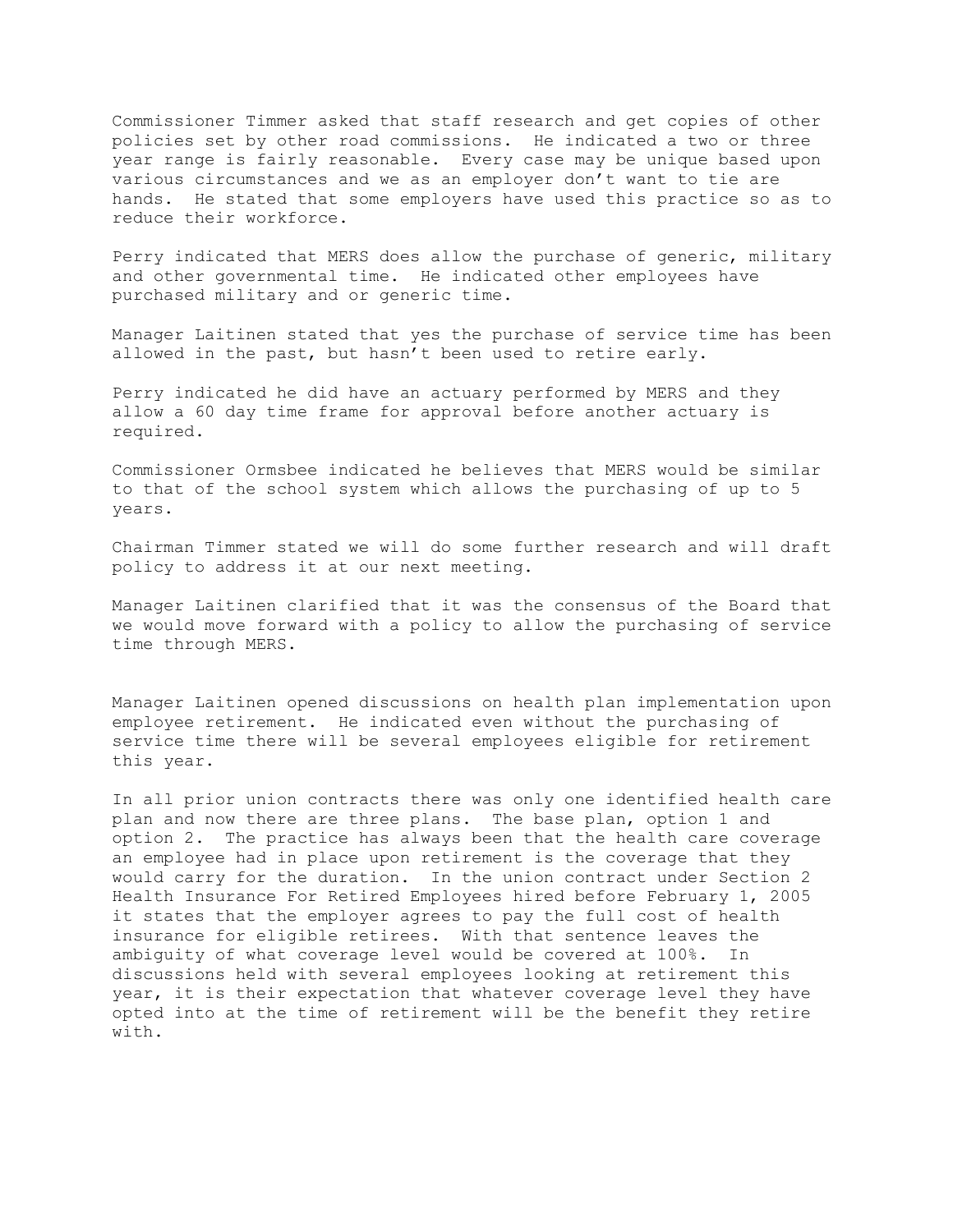Manager Laitinen stated his thoughts were that the base plan would be provide for at full cost and the options to purchase the better plans would be available for purchase. He indicated he has mixed feelings taking into consideration both sides of the argument. He stated this would affect approximately 26 employees and is a diminishing population with the changes in our health care plan.

Manager Laitinen stated that PA152 doesn't come into play because it doesn't speak to retiree benefits. He suggested conferring with our attorney on this matter.

Commissioner Timmer indicated he interprets the language to read that we would provide the base plan and they could opt up to a better plan if they wanted.

Perry Ross stated the problem he sees is that we have an open enrollment for health care changes and anyone wishing to retire this year needs to make a decision now to what plan they would like. He stated he was on the bargaining committee and during the negotiating process it's always been based more on past practices and intent. Neither side needs an attorney there to negotiate for them. This would not effect that many employees, but the employees who would benefit from having the better insurance plan have made concessions for 20 years and if PA152 hadn't been enacted we wouldn't be here today.

Perry stated he is here today to try and get some answers. He would like to purchase the service time so he can retire with the health insurance he has worked for over the last 24 years. He stated the base plan was put into place to satisfy PA152 and PA152 doesn't address retiree benefits.

Chairman Timmer asked that staff determine how many employees this would affect. He also asked that we get a legal opinion from our attorney and suggested the union get a legal statement from the Steel Workers on their interpretation of the language. We will plan to revisit this topic at our next meeting.

Perry stated that according to notice we received we had until the March 31st for any changes to our health insurance, but it verbally came back to the union membership that the date had changed and it was now February 28th. He wanted to make sure that everyone wanting to retire would still be allowed to change to the better plan.

Manager Laitinen indicated he would verify the date and get back with him.

**NEW BUSINESS**-None